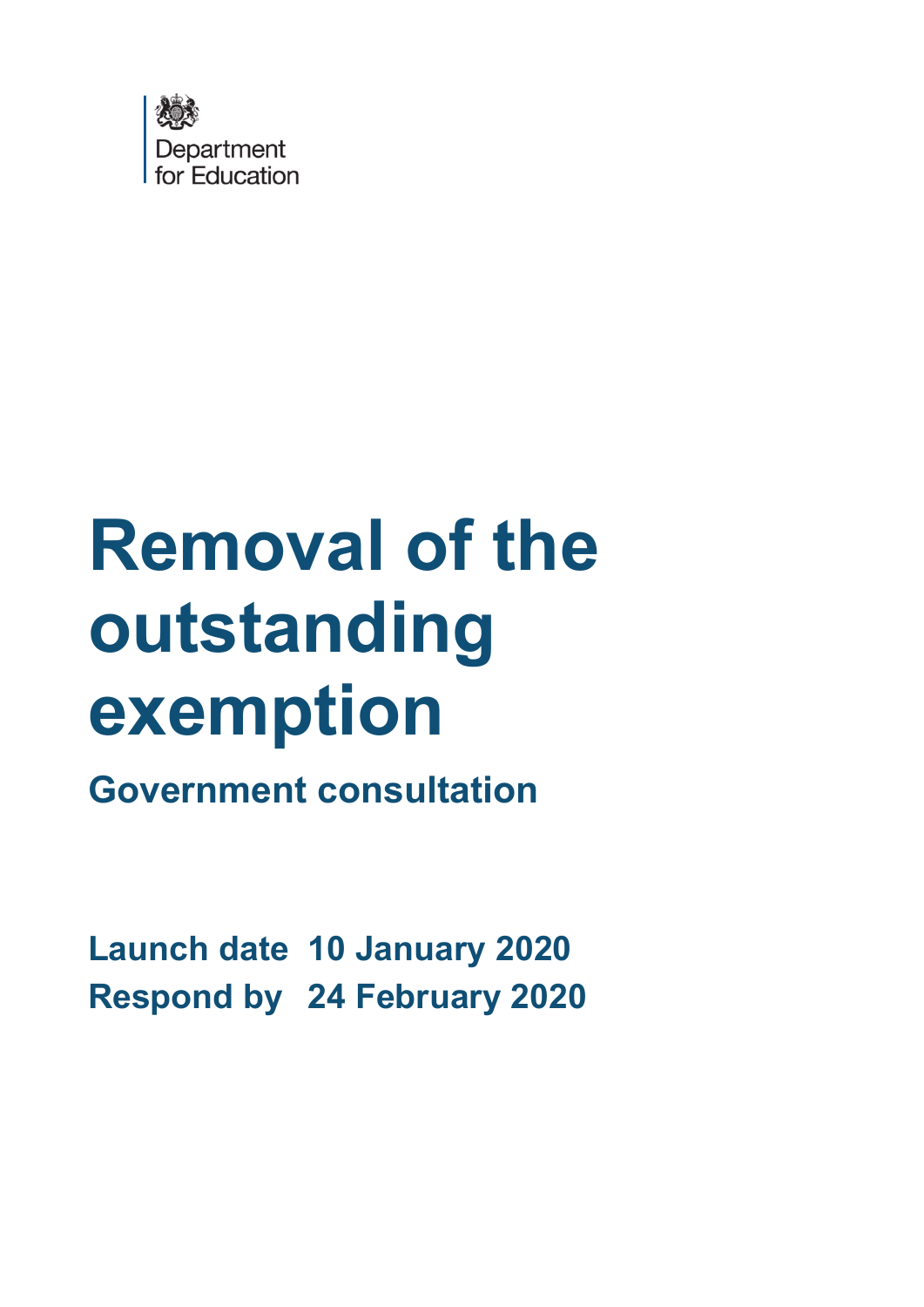# **Contents**

| Introduction                                                                                                                                                     | 3               |
|------------------------------------------------------------------------------------------------------------------------------------------------------------------|-----------------|
| Who this is for                                                                                                                                                  | 3               |
| Issue date                                                                                                                                                       | 3               |
| <b>Enquiries</b>                                                                                                                                                 | 3               |
| <b>Additional copies</b>                                                                                                                                         | $\overline{4}$  |
| The response                                                                                                                                                     | $\overline{4}$  |
| About this consultation                                                                                                                                          | 5               |
| Respond online                                                                                                                                                   | 5               |
| Other ways to respond                                                                                                                                            | 5               |
| Deadline                                                                                                                                                         | 5               |
| Removal of the outstanding exemption                                                                                                                             | $6\phantom{1}6$ |
| Background                                                                                                                                                       | 6               |
| Consultation on removing the outstanding exemption                                                                                                               | $\overline{7}$  |
| Timing and implementation                                                                                                                                        | 9               |
| Timing of first inspections following the lifting of the exemption                                                                                               | 9               |
| Proposed approach                                                                                                                                                | 9               |
| Current system for good schools, colleges and other organisations delivering<br>publicly-funded education and training                                           | 9               |
| Proposed approach for inspections of currently exempt outstanding schools,<br>colleges and other organisations delivering publicly-funded education and training | 10              |
| Further support for schools, colleges and other organisations delivering publicly-<br>funded education and training                                              | 12              |
| Questions for consultation                                                                                                                                       | 13              |
|                                                                                                                                                                  |                 |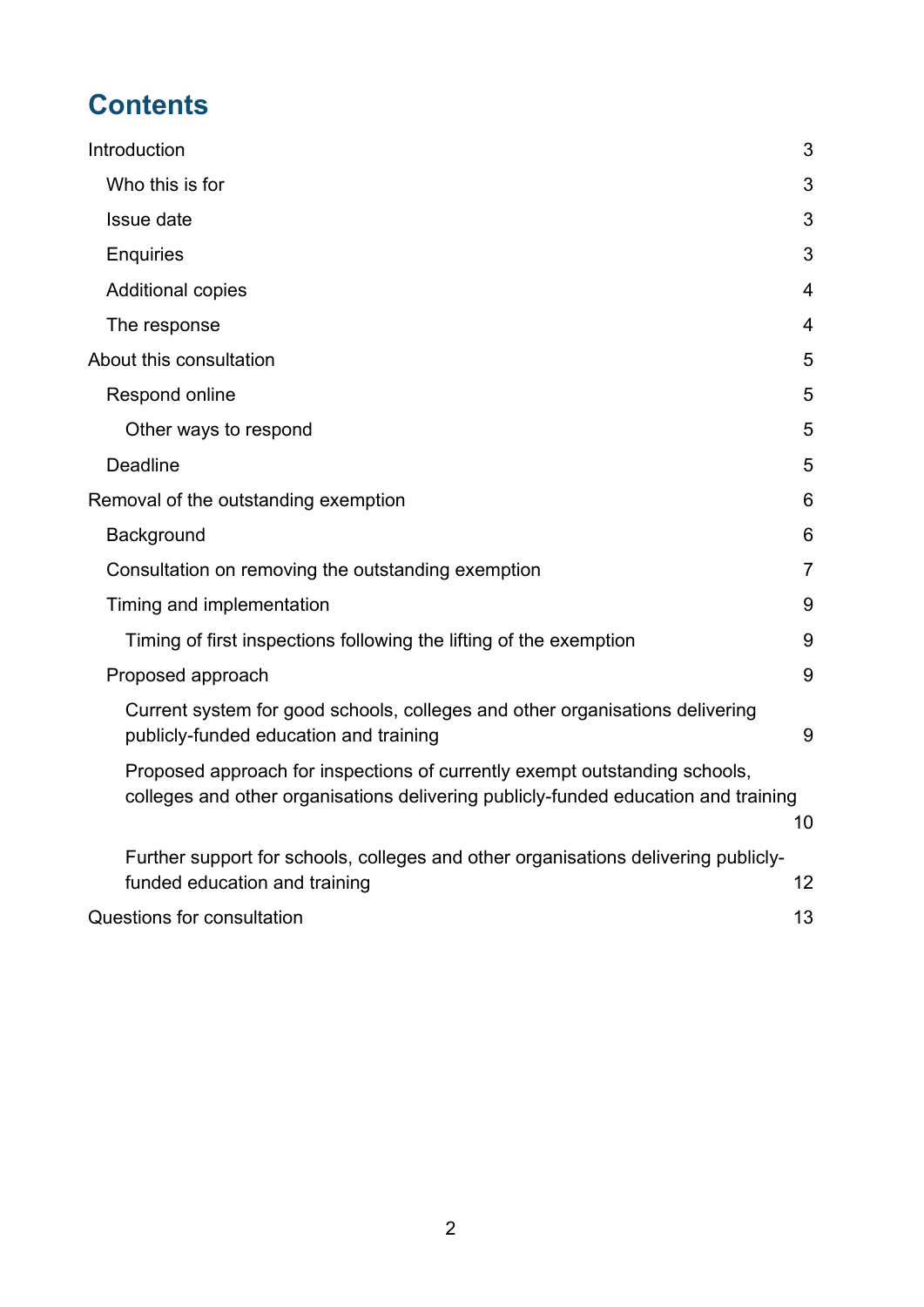# <span id="page-2-0"></span>**Introduction**

This consultation document seeks views on the exemption from routine inspection that applies to some outstanding schools, colleges and other organisations delivering publicly-funded education and training. Our proposal is that the exemption should be removed. We would like to hear your views.

## <span id="page-2-1"></span>**Who this is for**

- Head teachers, teachers and governing boards<sup>[1](#page-2-4)</sup> in maintained nursery schools, maintained schools and academy trusts, including nursery schools, infant schools or first schools, middle schools, junior schools, special schools, Pupil Referral Units (PRUs), studio schools, UTCs, City Technology Colleges, City Colleges for the Technology of the Arts and free schools.
- Principals/ CEOs, their staff and those responsible for governance in General FE colleges, Sixth Form colleges, designated institutions, 16 – 19 academies, independent learning providers (including employer providers), not for profit providers, independent specialist colleges, Higher Education Institutions (HEIs) delivering FE or apprenticeships and local authority providers.
- Local authorities
- Dioceses and other religious authorities
- Parents
- **Students**
- **Employers**
- Any other interested individuals or organisations

## <span id="page-2-2"></span>**Issue date**

The consultation was issued on 10 January 2020.

## <span id="page-2-3"></span>**Enquiries**

Email: [outstandingexemption.consultation@education.gov.uk](mailto:outstandingexemption.consultation@education.gov.uk)

<span id="page-2-4"></span> $1$  The board should be taken to mean the accountable body for the school or group of schools: in local authority (LA) maintained schools, this will be the governing body and in an academy trust this will be the board of trustees (committees to whom the board has delegated functions should take account of guidance to *the board*, in so far as the relevant function has been delegated to them).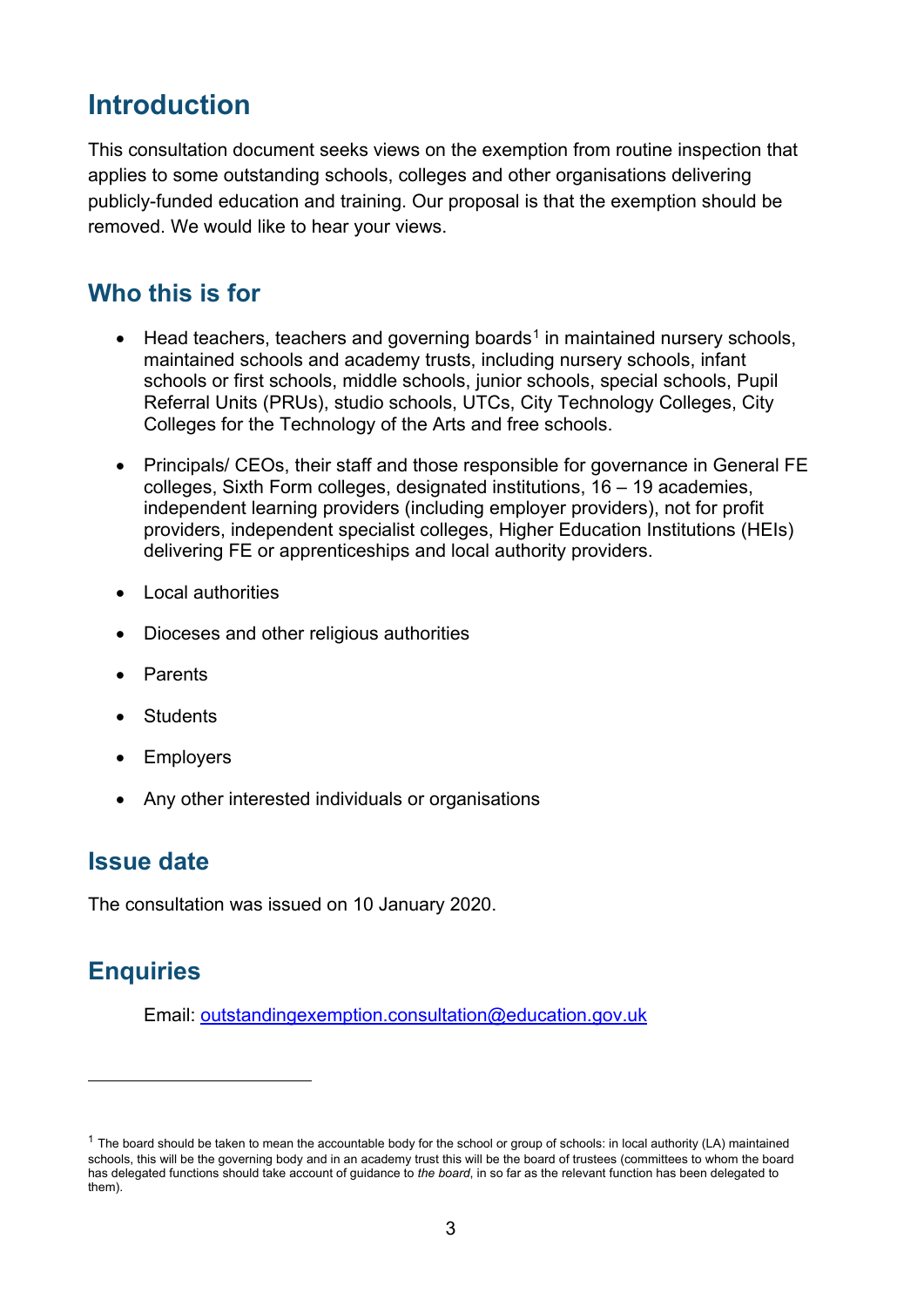If your enquiry is related to the DfE e-consultation website or the consultation process in general, you can contact the DfE Ministerial and Public Communications Division by email: [Consultations.Coordinator@education.gov.uk](mailto:Coordinator.CONSULTATIONS@education.gov.uk) or by telephone: 0370 000 2288 or via the [DfE Contact Us page.](https://www.education.gov.uk/help/contactus)

# <span id="page-3-0"></span>**Additional copies**

Additional copies are available electronically and can be downloaded from GOV.UK DfE [consultations.](https://consult.education.gov.uk/)

# <span id="page-3-1"></span>**The response**

The results of the consultation and the Department's response will be [published on](https://www.gov.uk/government/publications?departments%5B%5D=department-for-education&publication_filter_option=consultations)  [GOV.UK](https://www.gov.uk/government/publications?departments%5B%5D=department-for-education&publication_filter_option=consultations) in spring 2020.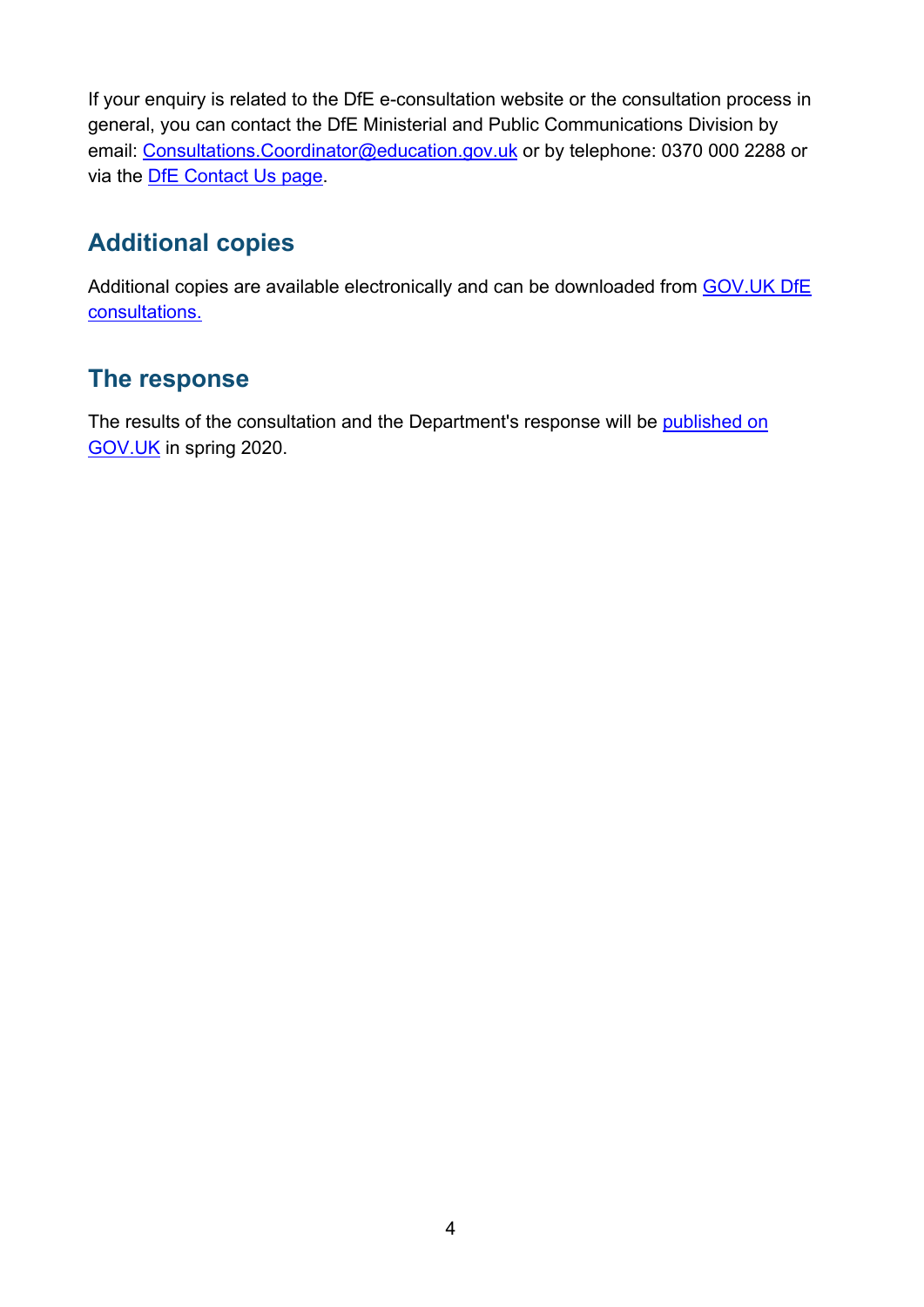# <span id="page-4-0"></span>**About this consultation**

Some schools, colleges and other organisations delivering publicly-funded education and training<sup>[2](#page-4-4)</sup> that were rated outstanding by Ofsted at their last inspection are legally exempt from further routine Ofsted inspection. This consultation seeks views on the removal of the exemption. We would like to hear your views.

# <span id="page-4-1"></span>**Respond online**

To help us analyse the responses please use the online system wherever possible. Visit [www.education.gov.uk/consultations](http://www.education.gov.uk/consultations) to submit your response.

### <span id="page-4-2"></span>**Other ways to respond**

If for exceptional reasons, you are unable to use the online system, for example, because you use specialist accessibility software that is not compatible with the system, you may download a word document version of the form and email it or post it.

#### **By email**

[outstandingexemption.consultation@education.gov.uk](mailto:outstandingexemption.consultation@education.gov.uk)

#### **By post**

Megan Tilby 3<sup>rd</sup> Floor, Department for Education Sanctuary Buildings Great Smith Street London SW1P 3BT

## <span id="page-4-3"></span>**Deadline**

The consultation closes on 24 February 2020.

<span id="page-4-4"></span><sup>2</sup> Funded by the Education Skills Funding Agency (ESFA)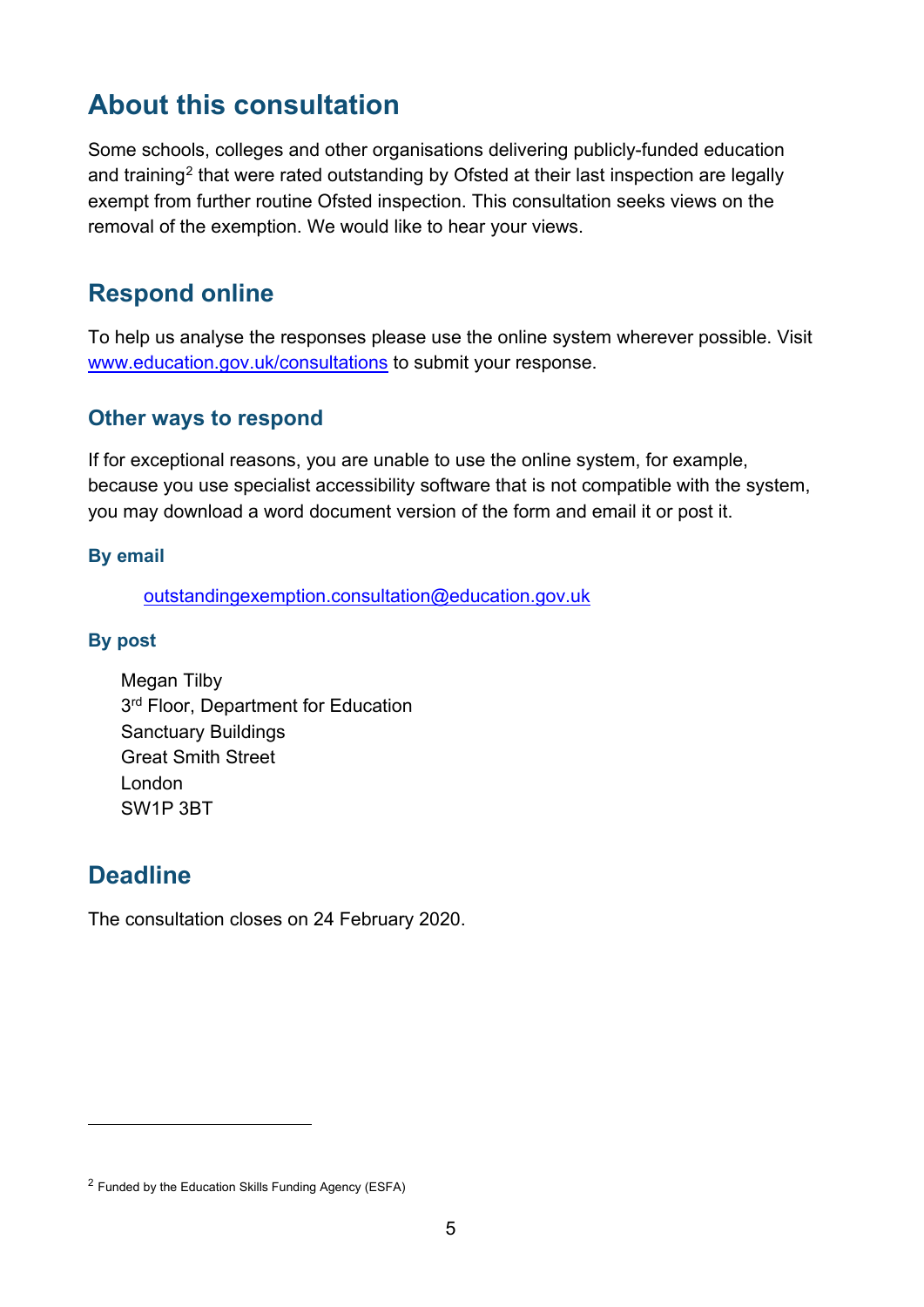# <span id="page-5-0"></span>**Removal of the outstanding exemption**

# <span id="page-5-1"></span>**Background**

1. Most schools, colleges and other organisations delivering publicly-funded education and training are inspected by Ofsted at regular published frequencies. This is not the case for some:

- a. state-funded mainstream primary schools;
- b. state-funded mainstream secondary schools;
- c. colleges and other organisations delivering publicly-funded education and training

that were judged outstanding by Ofsted at their last inspection. They are legally exempt from any further routine inspection. $^3$  $^3$ 

2. The exemption, which has been in place since 2012, currently applies to around 3,600 outstanding schools and around 60[4](#page-5-3) outstanding colleges and other organisations delivering publicly-funded education and training.

3. Although Ofsted cannot routinely inspect these, it can, and does inspect them in particular circumstances.<sup>[5](#page-5-4)</sup> An inspection may take place, for example, where a complaint or Ofsted's risk assessment process identifies concerns. The proportion of exempt schools, colleges and other organisations delivering publicly-funded education and training visited each year varies. Last year 10% were visited.

<span id="page-5-2"></span> $^3$  The Education Act 2011 inserted new powers into the Education Act 2005 and the Education and Inspections Act 2006 for regulations to provide that prescribed classes of schools and institutions within the FE sector and 16-19 academies could be exempt from routine inspection under section 5 of the Education Act 2005 and section 125 of the Education and Inspections Act 2006 respectively in specified circumstances. These are known as "exempt schools" and "exempt institutions".

Under the Education (Exemption from School Inspection) (England) Regulations 2012 (SI 2012/1293) (the School Exemption Regulations), voluntary, community and foundation schools and academy schools, City Technology Colleges and City Colleges for the Technology of the Arts qualify for exemption on the basis of having been judged outstanding by Ofsted at their last full inspection under section 5 of the Education Act 2005. For academy schools that have not been inspected under s.5, the exemption applies where the predecessor school(s) were awarded outstanding in their last s.5 inspection.

Special schools (including special academies), Pupil Referral Units and maintained nursery schools are not exempted from inspection.

Under the Further Education Institutions (Exemption from Inspection) (England) Regulations 2012 (the FE Exemption Regulations), FE colleges, Sixth Form colleges, designated institutions and 16 -19 academies qualify for exemption on the basis of having been judged outstanding by Ofsted at their last full inspection. Other colleges and other organisations delivering publicly-funded education and training, including independent learning providers, employer providers and not for profit providers have also been deemed not subject to routine inspection under Ofsted's own policy, treating those in line with the colleges and other organisations delivering publicly-funded education and training within the FE sector and 16-19 academies. Independent specialist providers, local authority providers and higher education institutions delivering FE and apprenticeships continue to be subject to inspection 'within six years from the date of publication of their previous inspection report'.

<span id="page-5-3"></span><sup>4</sup> There are approximately 60 outstanding colleges and other organisations delivering publicly-funded education and training exempted by the FE Exemption Regulations. There are approximately a further 60 colleges and other organisations delivering publicly-funded education and training that have been exempted from routine inspection as a matter of Ofsted policy (see para 18 for further information).

<span id="page-5-4"></span> $^5$  Ofsted has the power to inspect exempt schools under s.8 of the Education Act 2005 and exempt colleges and other organisations delivering publicly-funded education and training under section 126 of the Education and Inspections Act 2006.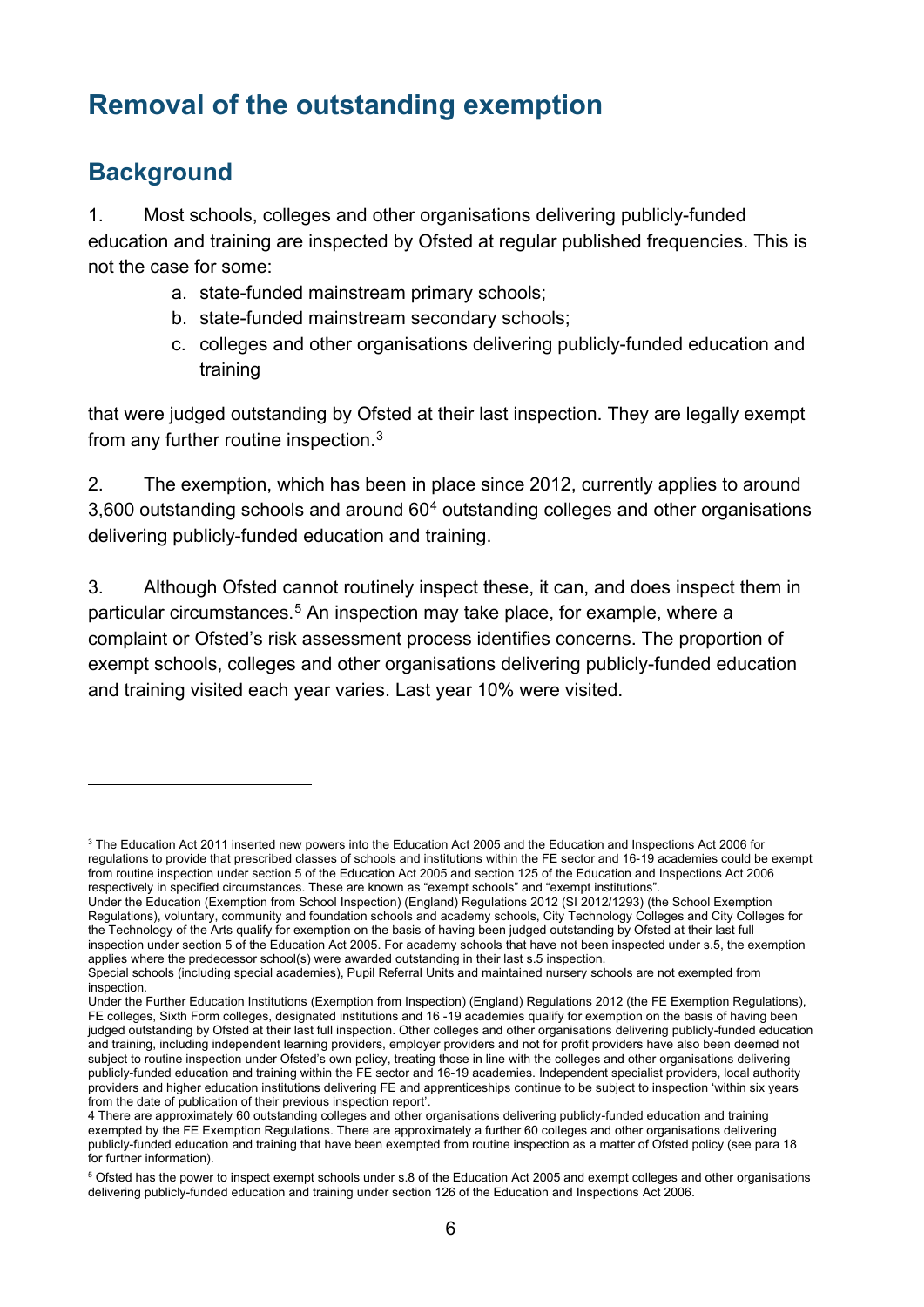4. Despite this, the exemption means that some schools, colleges and other organisations have not been inspected by Ofsted since 2006/07. Around 1,000 exempt schools and 22 exempt colleges and other organisations have not been inspected by Ofsted for a decade or longer.

5. On 1 September 2019, the Government announced its intention to remove the exemption for outstanding schools, subject to consultation and parliamentary approval.

6. Subject to the outcome of this consultation, we intend to remove the exemption from routine inspection for outstanding schools, and for outstanding colleges and other organisations delivering publicly-funded education and training, with effect from September 2020.<sup>6</sup> Regulations, which need to be approved by Parliament, are required to revoke the School and FE Exemption Regulations and changes will also need to be made to the Education (School Inspection) (England) Regulations 2005. $^7$  $^7$ 

# <span id="page-6-0"></span>**Consultation on removing the outstanding exemption**

7. The exemption was intended to recognise and reward high performing schools, colleges and other organisations, allowing them to continue to focus on providing excellence with less intervention, and concentrating inspection where it was needed most. That principle remains important but must be balanced against the need to ensure that inspection arrangements offer an appropriate level of assurance to parents, students, employers, schools, colleges and other organisations delivering publiclyfunded education and training, and the public more generally.

8. Many exempt schools, colleges and other organisations delivering publiclyfunded education and training have not been inspected for many years – in some cases over a decade. Many of these were inspected under previous Ofsted inspection frameworks, which placed different expectations on them. In some cases, they will have been inspected two or three frameworks ago.

9. In September 2019, Ofsted introduced a new Education Inspection Framework, with a stronger focus on having a broad, balanced and ambitious curriculum for all pupils and students. The new framework evaluates schools,' colleges' and other organisations' strength against what research and evidence says are the most important factors in pupils' and students' education and training.

<span id="page-6-1"></span> $6$  With respect to non-exempt colleges and other organisations delivering publicly-funded education and training that have been exempted from routine inspection as a matter of Ofsted policy, it is proposed that they too will then be subject to routine inspection in the same way, by means of a change in Ofsted policy, as set out below.

<span id="page-6-2"></span><sup>7</sup> SI 2005/2038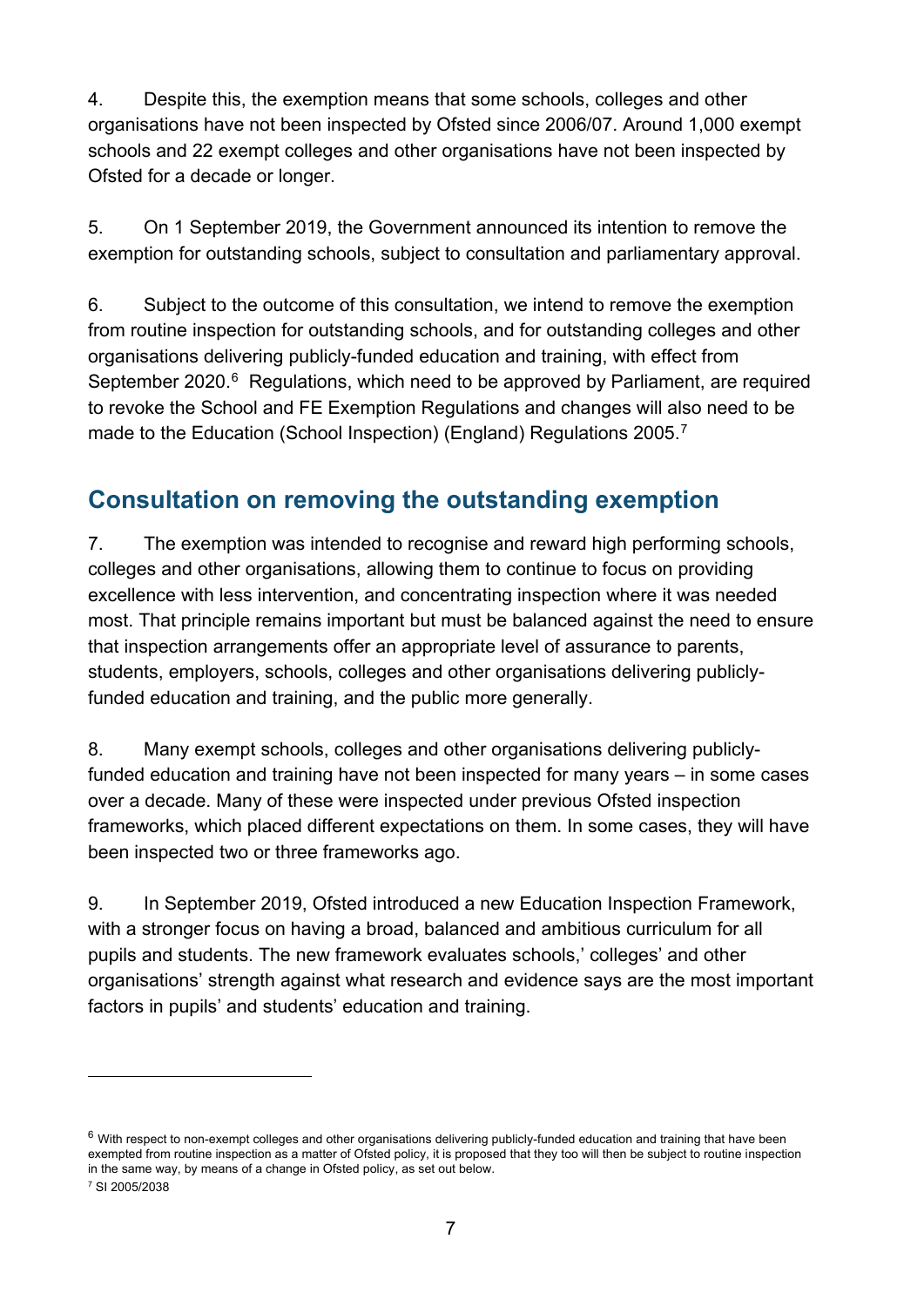10. We believe the exemption is starting to lead to a loss of confidence in the outstanding grade and that parents, students, employers, schools, colleges and other organisations are missing out on having an up to date independent assessment of quality and performance. This can only be addressed by lifting the exemption, and the time is right to make that change.

11. Subject to the outcome of this consultation, we propose to remove the exemption so that all outstanding schools, colleges and other organisations delivering publiclyfunded education and training are again inspected in a regular inspection window by Ofsted.

## **Re-introducing regular inspection for outstanding schools, colleges and other organisations delivering publicly-funded education and training**

12. The proposals for re-introducing regular inspections for exempt outstanding schools, colleges and other organisations delivering publicly-funded education and training in this consultation document have been developed in partnership with Ofsted.

13. There are a number of principles underpinning the proposals. The new inspection arrangements should:

- achieve an appropriate balance between focusing inspection activity where it can add the most value and providing assurance that high performance is maintained;
- be proportionate, particularly when compared to the inspection arrangements that apply to schools, colleges and other organisations currently judged good;
- recognise that most schools, $8$  colleges and other organisations are inspected within a five year window of their previous inspection;
- be fair to those directly affected by the change, and the wider sector:
- recognise that some institutions have not been inspected for a considerable time;
- respond to the needs of parents, students and the outstanding institutions, ensuring they have access to up to date independent information; and
- be deliverable and efficient.

<span id="page-7-0"></span><sup>8</sup> Education (School Inspection) (England) Regs 2005.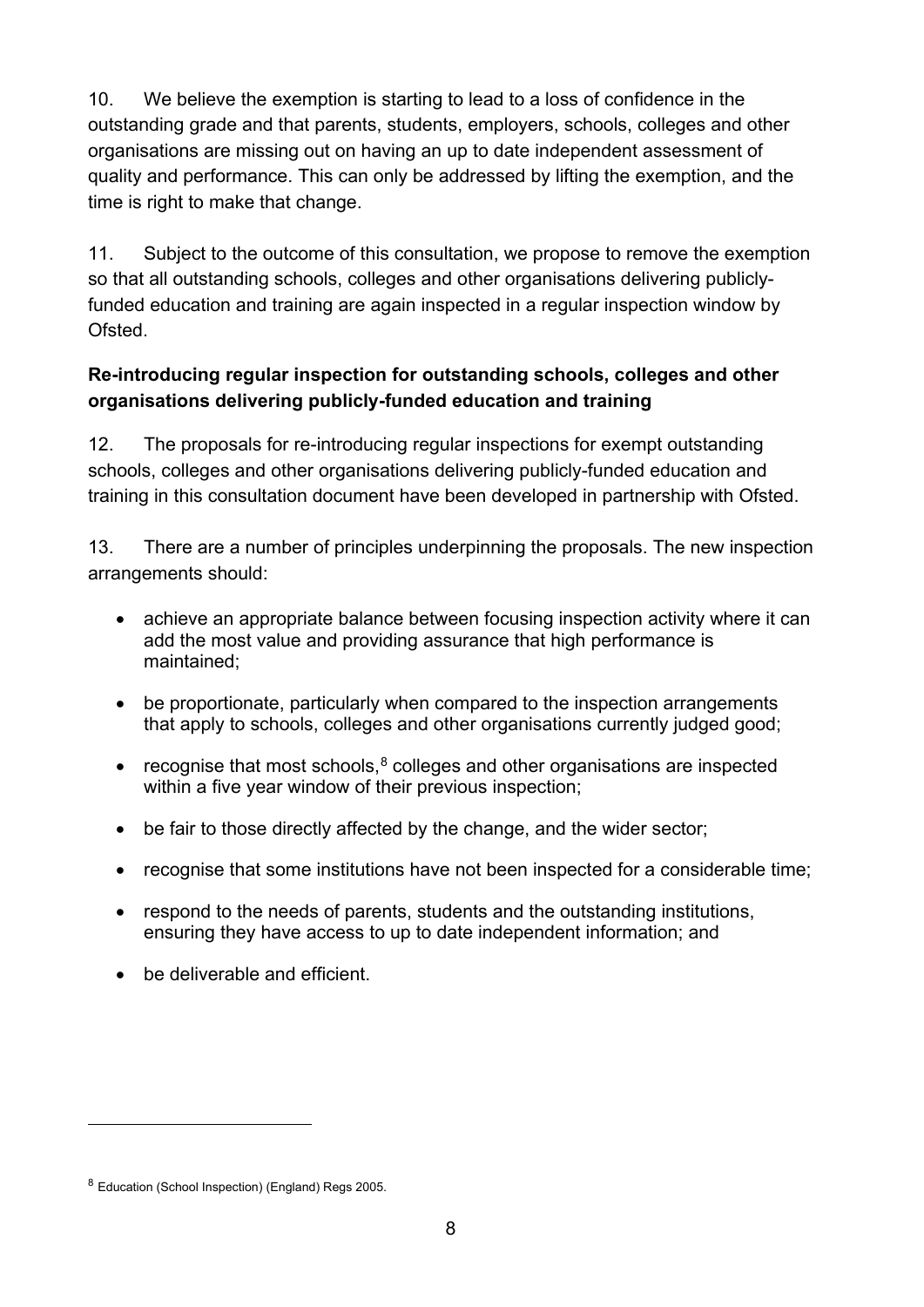# <span id="page-8-0"></span>**Timing and implementation**

## <span id="page-8-1"></span>**Timing of first inspections following the lifting of the exemption**

14. Subject to this consultation and parliamentary approval, we intend to lift the exemption from September 2020, through amendments to secondary legislation and any necessary instructions from the Secretary of State to Ofsted. [9](#page-8-4) Once the exemption is lifted it is proposed that Ofsted will aim to conduct the first inspection of all schools, colleges and other organisations delivering publicly-funded education and training that were exempt prior to that point within five academic years.

15. Within this period, it is proposed that Ofsted will prioritise schools, colleges and other organisations delivering publicly-funded education and training that have gone the longest since their last inspection, starting with those that have not been inspected for a decade or longer. It will also aim to organise scheduling so that, as far as possible, schools, colleges and other organisations that were last inspected since September 2015 are inspected again within five or six years of their previous inspection. Once this transitional cycle is over, we anticipate that outstanding schools, colleges and other organisations will routinely receive a section 8 inspection (in the case of schools) or a short inspection (in the case of colleges or other organisations), every four or five years.

# <span id="page-8-2"></span>**Proposed approach**

## <span id="page-8-3"></span>**Current system for good schools, colleges and other organisations delivering publicly-funded education and training**

16. Schools currently receive a section 5 or a section 8 inspection under the Education Inspection Framework (EIF). [10](#page-8-5) On a section 5 inspection, inspectors evaluate the school against the full EIF framework and will give the school a grade (outstanding, good, requires improvement or inadequate) for its overall effectiveness, and for its performance against the four key judgements in the EIF. Most schools that were judged good overall, and all those non-exempt schools judged outstanding at their previous inspection, will receive a section 8 inspection instead of a section 5 inspection. [11](#page-8-6) On a section 8 inspection, inspectors look at specific aspects of the EIF to confirm whether the school remains good, or outstanding in the case of non-exempt schools, and whether safeguarding is effective. Ofsted will either confirm this is the case

<span id="page-8-4"></span><sup>&</sup>lt;sup>9</sup> For detail, see footnote 2 above.

<span id="page-8-5"></span><sup>10</sup> [School Inspection Handbook,](https://assets.publishing.service.gov.uk/government/uploads/system/uploads/attachment_data/file/828469/School_inspection_handbook_-_section_5.pdf) Part 2 and [School Inspection handbook – section 8,](https://assets.publishing.service.gov.uk/government/uploads/system/uploads/attachment_data/file/828585/School_inspection_handbook_-_section_8.pdf) Part 2.

<span id="page-8-6"></span> $11$  Around 15% of previously good schools are inspected under section 5 on a risk assessed basis.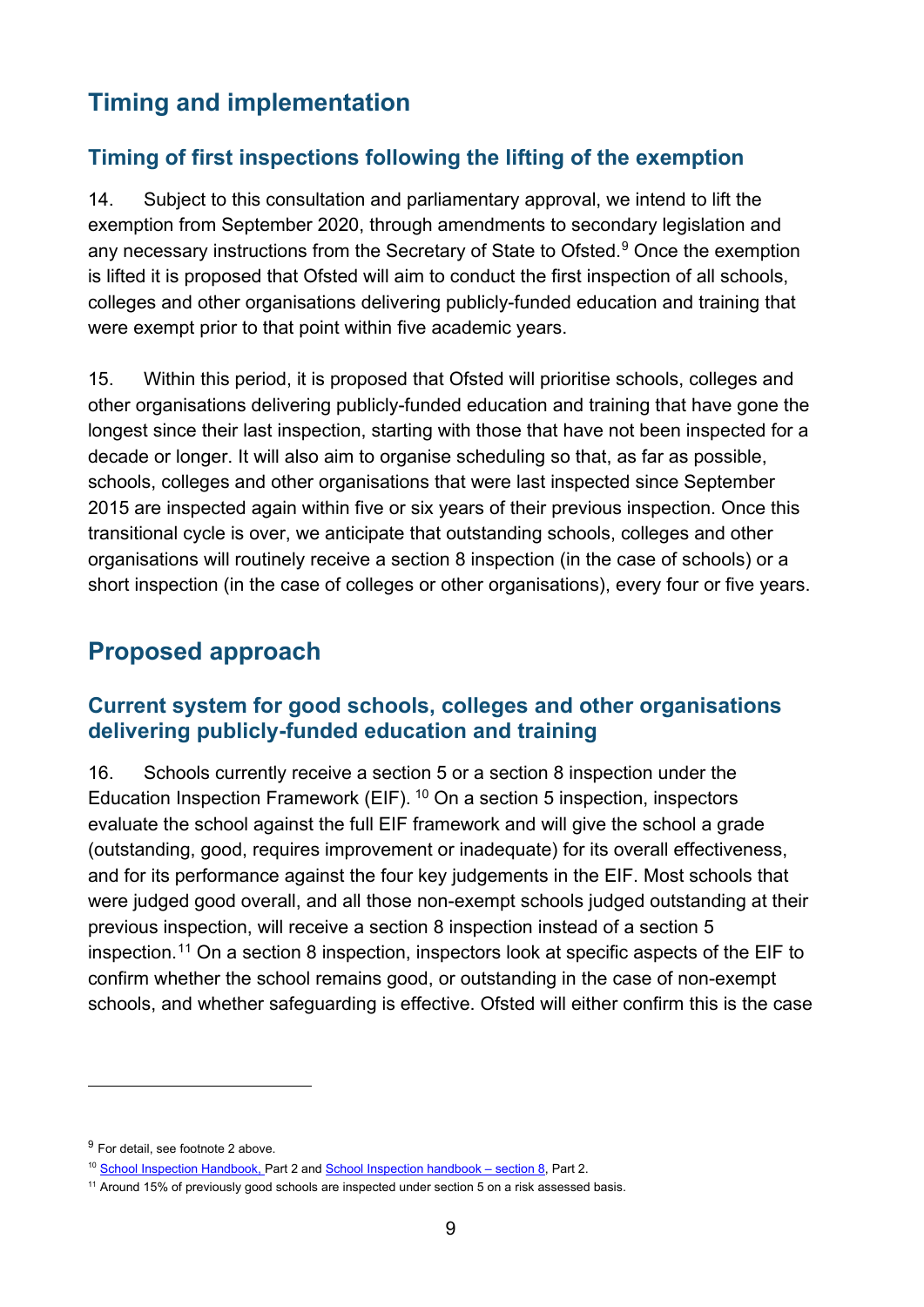or, if there is evidence that the school has now improved or declined, will follow up (this can be immediately or up to two years later) with a section 5 inspection. $^{\rm 12}$  $^{\rm 12}$  $^{\rm 12}$ 

17. Currently, colleges and other organisations delivering publicly-funded education and training can receive either a full or a short inspection depending on the overall effectiveness judgement at their previous inspection. In a full inspection, inspectors grade the overall effectiveness, the types of provision and the other key judgement areas in accordance with the criteria and grade descriptors found in the Further Education and Skills Inspection Handbook. [13](#page-9-2) Colleges and other organisations judged good at their previous inspection will normally undergo a short inspection (though they may undergo a full inspection if information suggests that this is the most appropriate way forward; for example, if the institution's performance has declined). A short inspection will determine whether the college or other organisation continues to be good for overall effectiveness.

18. Outstanding organisations delivering publicly-funded education and training have been exempted from routine inspection as a matter of Ofsted policy, in alignment with the approach set out in the FE Exemption Regulations. These include outstanding independent learning providers, employer providers and not-for-profit providers. It is proposed that they too will then be subject to routine inspection in the same way as the organisations previous exempted under the regulations. This will be achieved by means of a change in Ofsted policy.

## <span id="page-9-0"></span>**Proposed approach for inspections of currently exempt outstanding schools, colleges and other organisations delivering publicly-funded education and training**

19. We propose an approach based on that which applies to schools, colleges and other organisations delivering publicly-funded education and training that are judged good. For schools, Ofsted's approach is that each school receives a section 8 inspection usually every 4 years. [14](#page-9-3) This will mean in most schools, there will be at least one inspection during the period that a pupil is attending that school. Colleges and other organisations delivering publicly-funded education and training receive a short inspection within 5 years of the publication date of the last inspection report.

<span id="page-9-1"></span> $12$  Ofsted has the power to convert a section 8 inspection into a section 5 inspection under s9 EA 2005.

<span id="page-9-2"></span><sup>&</sup>lt;sup>13</sup> [Further Education and Skills Inspection Handbook,](https://assets.publishing.service.gov.uk/government/uploads/system/uploads/attachment_data/file/822103/Further_education_and_skills_handbook_July_2019.pdf) page 9.

<span id="page-9-3"></span><sup>&</sup>lt;sup>14</sup> Regulation 3 of the Education (School Inspection) (England) Regulations 2005 sets out the required intervals for inspections in schools.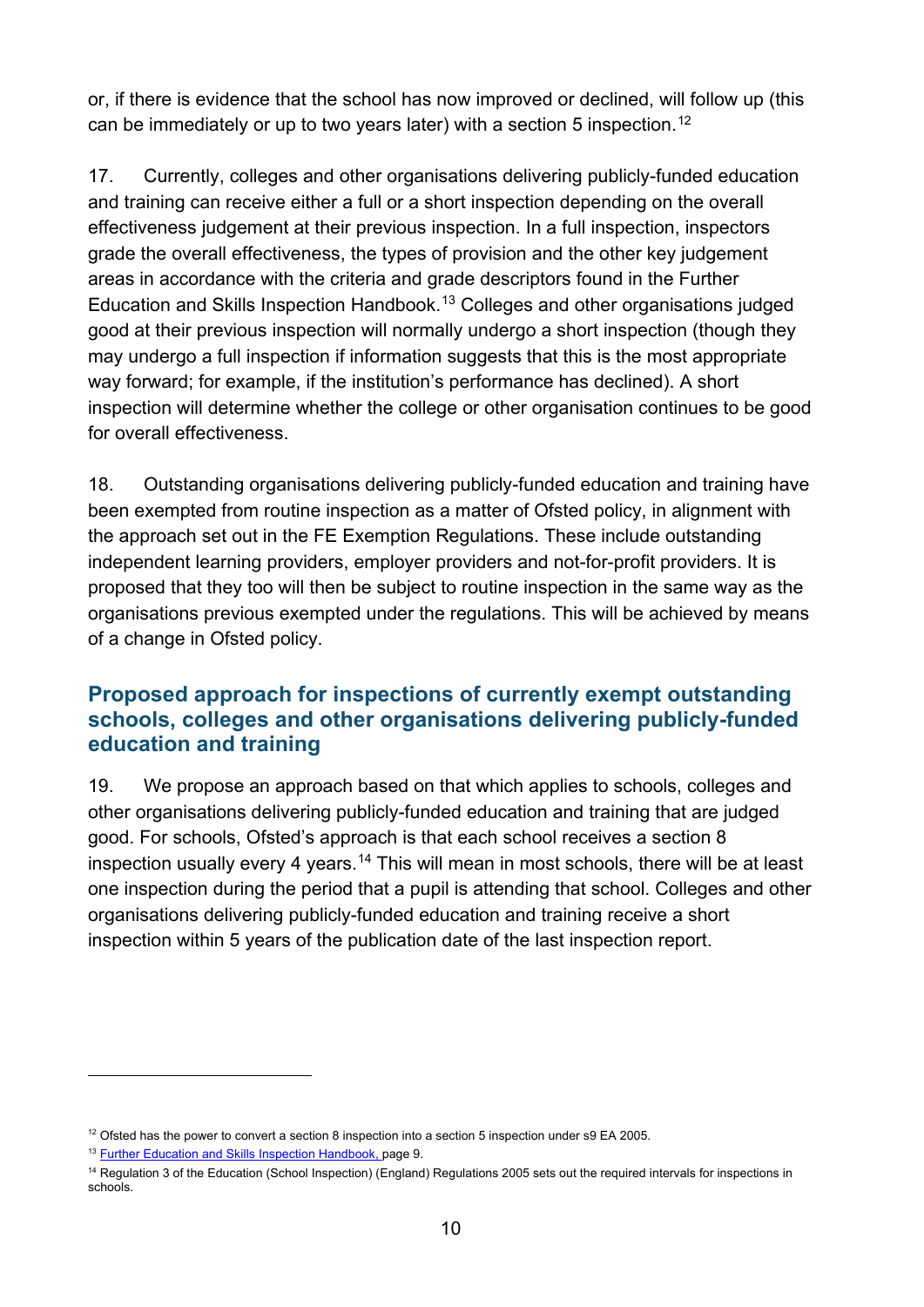#### **Schools, colleges and other organisations delivering publicly-funded education and training inspected within the last five years**

20. Where schools or colleges or other organisations delivering publicly-funded education and training have been inspected and judged outstanding within the last five years, [15](#page-10-0) we propose that the first inspection should normally be a section 8 inspection (in the case of schools) or a short inspection (in the case of colleges or other organisations), which seeks to confirm whether the school, college or other organisation remains outstanding. [16](#page-10-1) Where the inspection confirms this, the next inspection will normally be a further section 8 inspection or short inspection within the next four to five academic years.

21. If, on the section 8 inspection, inspectors find evidence that the school is no longer outstanding, inspectors will return to conduct a section 5 inspection in the next year or so.

22. If the section 8 inspection identifies serious concerns about a school, Ofsted will convert the inspection to a section 5 inspection, usually within 48 hours.<sup>[17](#page-10-2)</sup>

23. With respect to outstanding colleges or other organisations delivering publiclyfunded education and training, if, following a short inspection, the inspection team has insufficient evidence to satisfy itself that the college or other organisation remains outstanding, or there are concerns arising from evidence gathered that the college or other organisation may not be outstanding, the short inspection will be extended to a full inspection within 15 working days.

#### **Schools, colleges and other organisations delivering publicly-funded education and training not inspected within the last five years**

24. Outstanding schools, colleges and other organisations delivering publicly-funded education and training not inspected within the last five years have, as a result of the exemption, missed at least one framework of inspection. They have therefore missed out for a considerable time on the insight and information a section 5 or full inspection provides. We therefore propose that the first inspection of these (those that were last inspected before September 2015) should be a section 5 inspection (in the case of schools) or a full inspection (in the case of colleges and other organisations).

25. If the inspection judges overall effectiveness to be outstanding or good, the next inspection will normally be a section 8 (in the case of schools) or a short inspection (in

<span id="page-10-0"></span><sup>&</sup>lt;sup>15</sup> Academic year 2015/16 or later.

<span id="page-10-1"></span><sup>16</sup> A proportion of schools, colleges and other organisations delivering publicly-funded education and training will receive a section 5 or full inspection in the first instance based on Ofsted's risk assessment process.

<span id="page-10-2"></span><sup>17</sup> Section 9 of the Education Act 2005.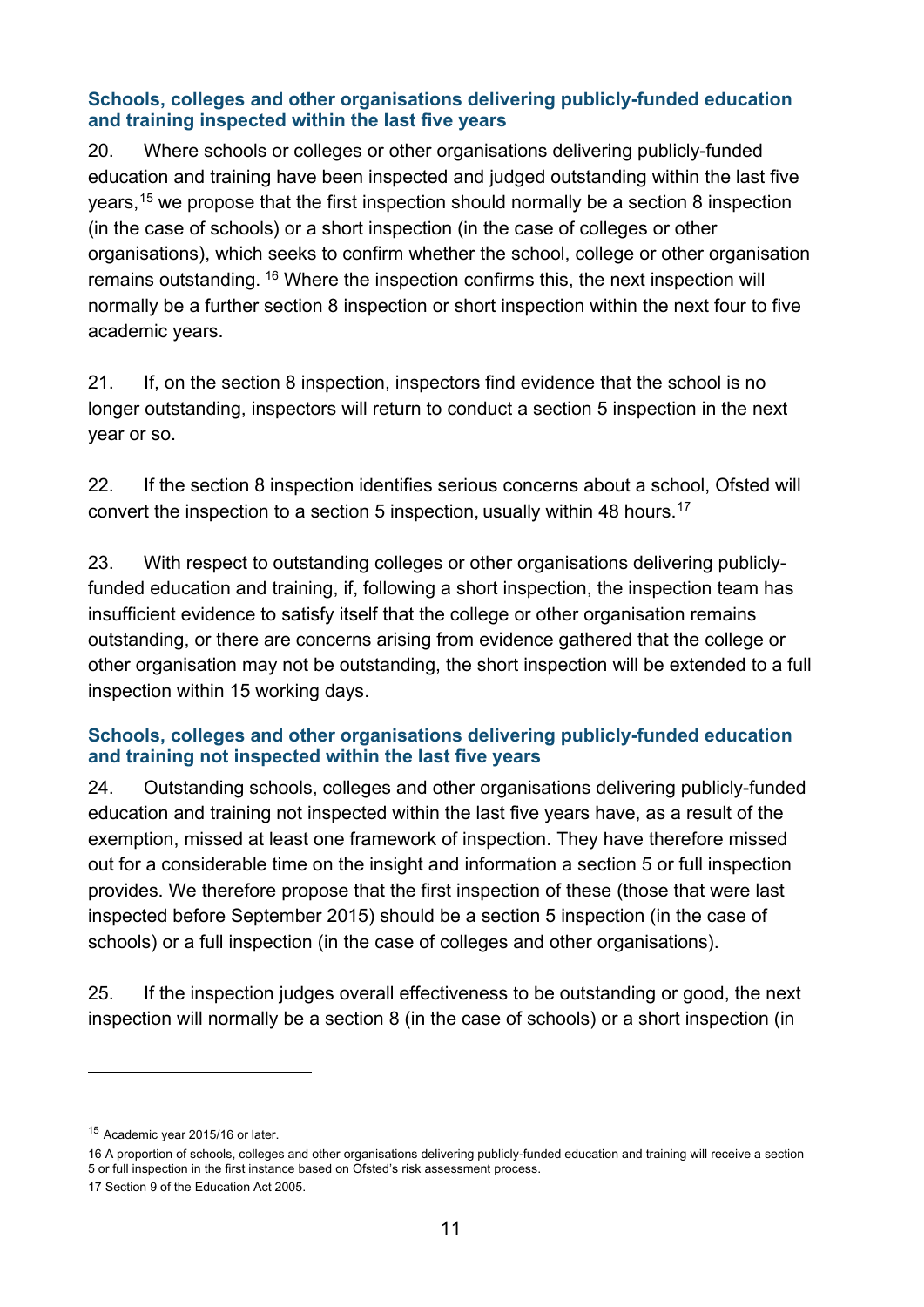the case of colleges or other organisations delivering publicly-funded education and training), which will take place within the next four to five academic years. If the school is judged requires improvement or inadequate, Ofsted's approach will be that another section 5 inspection will take place within 30 months of the publication of the previous section 5 report. If the colleges or other organisation is judged requires improvement it will receive a full inspection within 12 to 30 months. If it is found to be inadequate, it will receive a full inspection within 15 months of the last inspection report (provided it continues to be funded).

#### **Schools that inherited their exempt status from a predecessor school**

26. In the case of an exempt school that has never been inspected (because it inherited its exemption from a predecessor school), the date the predecessor school was last inspected will be taken to be the date for the purposes of determining what type of inspection the school will get and when.

#### **16-19 academies that inherited their outstanding status from a predecessor sixth form college**

27. In the case of an outstanding 16-19 academy that has never been inspected (because its exemption has carried forward from its former status as an outstanding sixth form college), the date of the publication of the report of the last inspection of the predecessor sixth form college will be taken to be the date for the purposes of determining what type of inspection that academy will get and when.

## <span id="page-11-0"></span>**Further support for schools, colleges and other organisations delivering publicly-funded education and training**

28. Ofsted has been running a series of curriculum roadshows designed to share the thinking underlying the education inspection framework (EIF) and the key points from the training that inspectors have received over the past two years. Ofsted recognises that the criteria for 'outstanding' have changed significantly. Ofsted therefore intends to run a further round of roadshows nationally, building on the existing curriculum events and focusing specifically on what it means to be outstanding in each of the judgements in the new framework. They propose to do this in the term prior to the exemption coming to an end.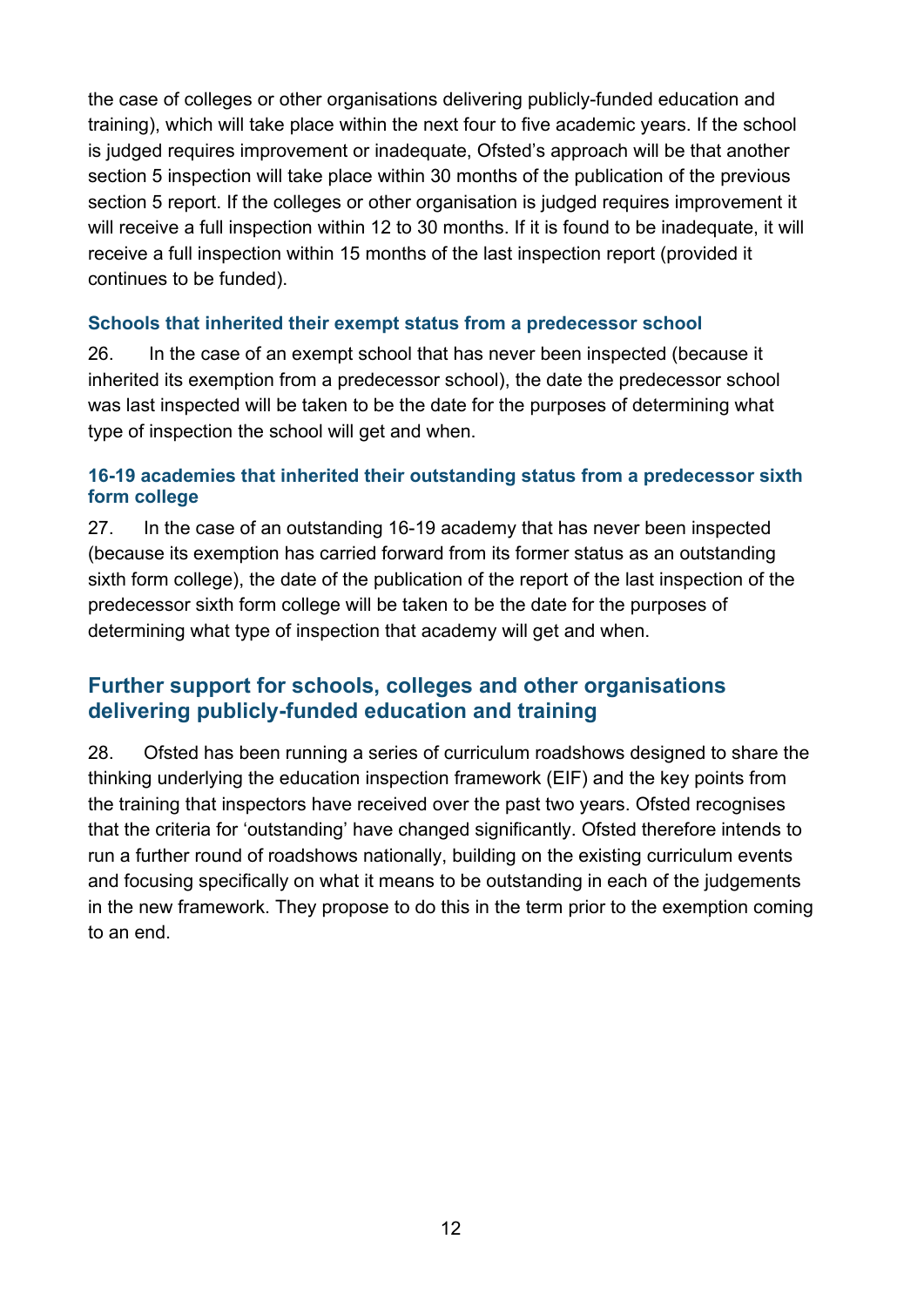# <span id="page-12-0"></span>**Questions for consultation**

We welcome your views on whether we should remove the exemption for outstanding schools, colleges and other organisations delivering publicly-funded education and training. In particular we invite views on:

## **Do you agree we should remove the exemption for outstanding schools, which currently means they are not routinely inspected?**

Yes

No

Don't know

Not applicable

Comments (optional)

**Do you agree we should remove the exemption for outstanding colleges and other organisations delivering publicly-funded education and training, which currently means they are not routinely inspected?**

Yes

No

Don't know

Not applicable

Comments (optional)

#### **Do you support our proposed approach for currently exempt outstanding schools set out in paragraphs 19-27?**

Yes

No

Don't know

Not applicable

Comments (optional)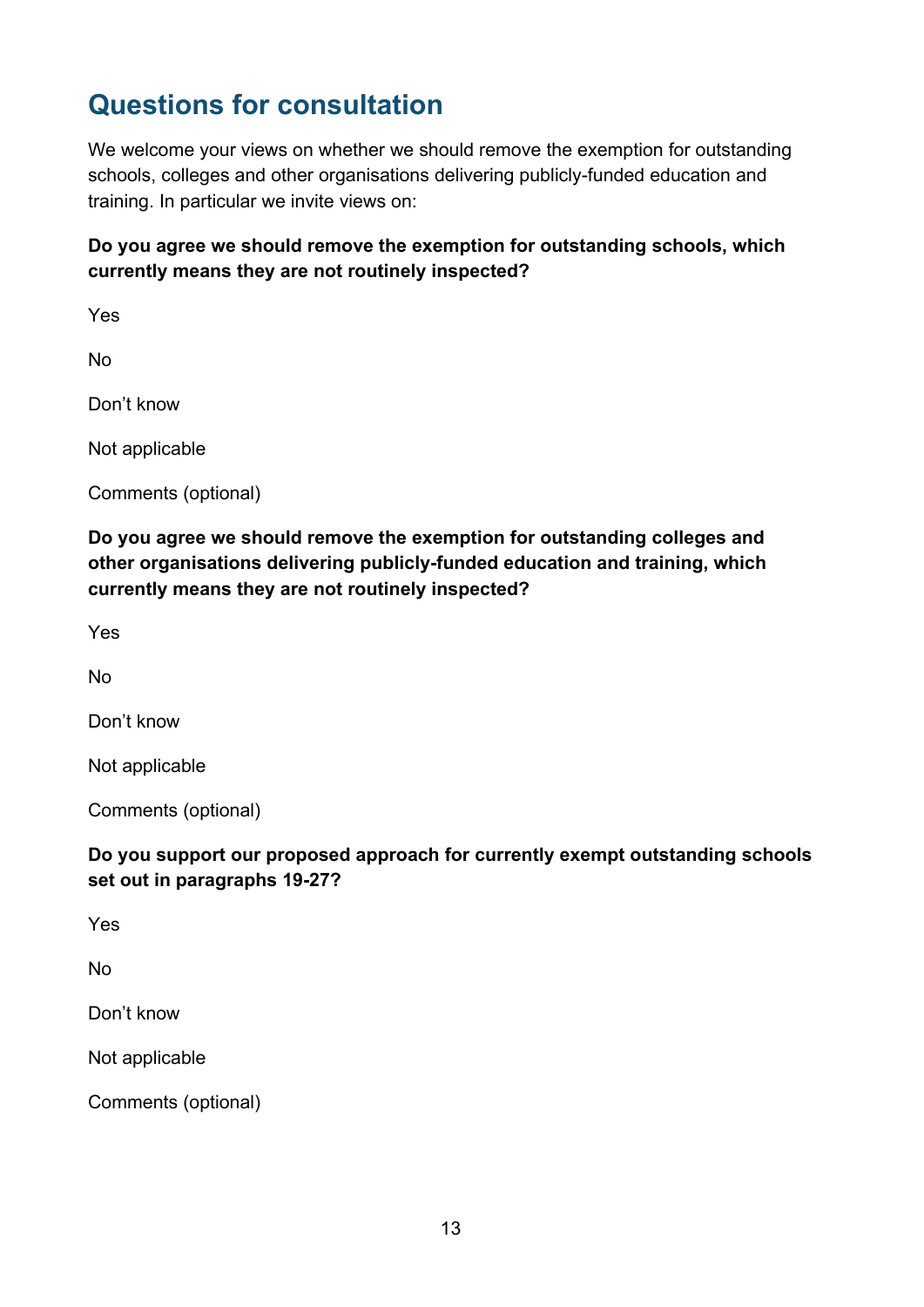**Do you support our proposed approach for currently exempt outstanding colleges and other organisations delivering publicly-funded education and training set out in paragraphs 19-27?** 

Yes

No

Don't know

Not applicable

Comments (optional)

## **Do you have any other comments on the proposals set out in this consultation?**

**Comments** 

## **Equalities Impact Assessment**

This section asks for your help in identifying any potential impacts of our proposals on people sharing the protected characteristics of age, disability, marriage and civil partnership, gender reassignment, pregnancy and maternity, race (including ethnicity), religion or belief, sex, and sexual orientation.

## **Question on Equalities Impact Assessment**

Please provide any representations and/or evidence on the potential impact of our proposals on people sharing protected characteristics for the purposes of the Public Sector Equality Duty (under section 149 of the Equality Act 2010).